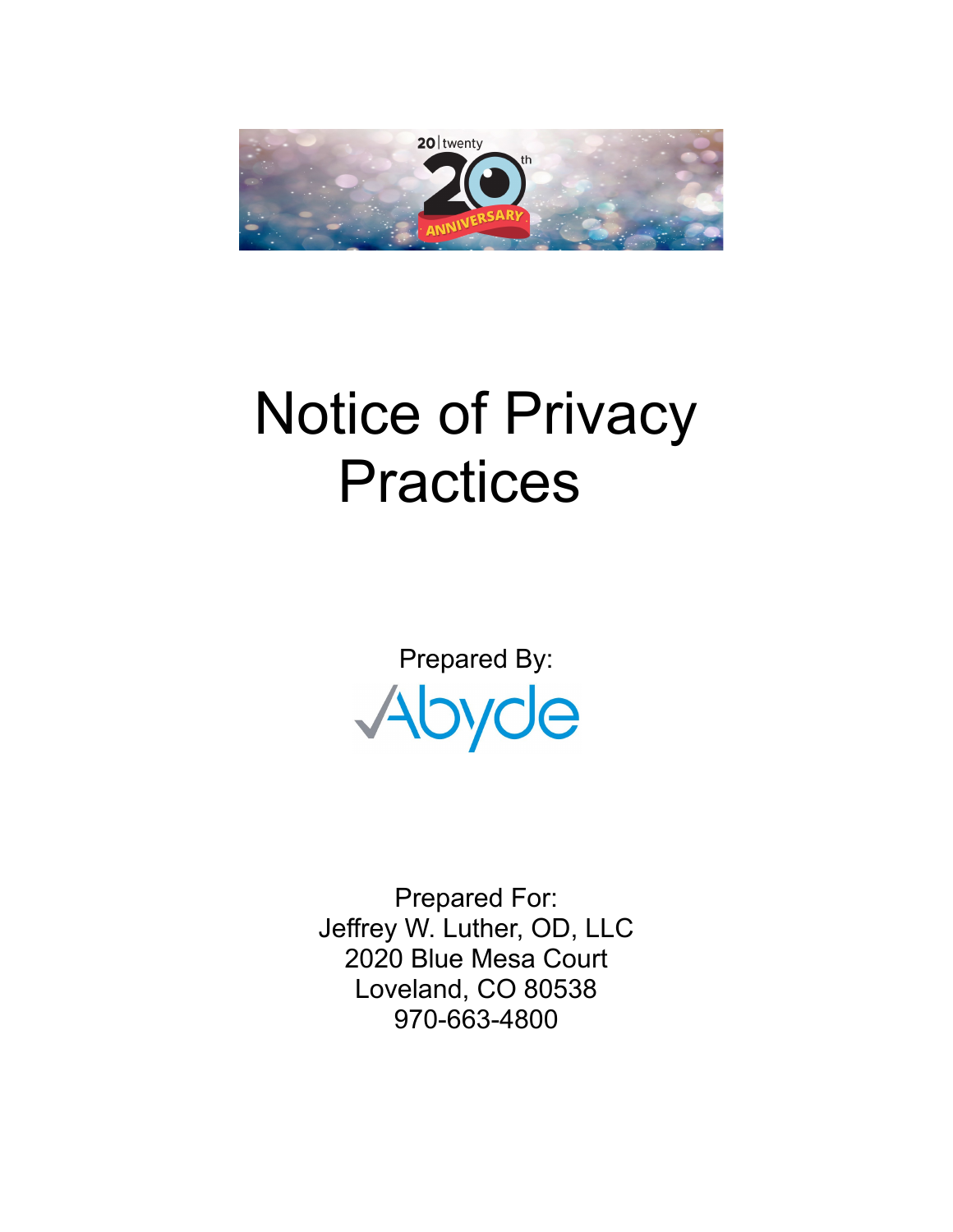# **Notice of Privacy Practices**

Effective 2020

# **Your Information. Your Rights. Our Responsibilities.**

This notice describes how medical information about you may be used and disclosed and how you can get access to this information. Please review it carefully.

# **Your Rights**

When it comes to your health information, you have certain rights. This section explains your rights and some of our responsibilities to help you.

#### **Get an electronic or paper copy of your medical record**

- You can ask to see or get an electronic or paper copy of your medical record and other health information we have about you. Ask us how to do this.
- We will provide a copy or a summary of your health information, usually within 30 days of your request. We may charge a reasonable, cost-based fee.

#### **Ask us to correct your medical record**

- You can ask us to correct health information about you that you think is incorrect or incomplete. Ask us how to do this.
- We may say "no" to your request, but we'll tell you why in writing within 60 days.

#### **Request confidential communications**

- You can ask us to contact you in a specific way (for example, home or office phone) or to send mail to a different address.
- We will say "yes" to all reasonable requests.

#### **Ask us to limit what we use or share**

 You can ask us not to use or share certain health information for treatment, payment, or our operations. We are not required to agree to your request, and we may say "no" if it would affect your care.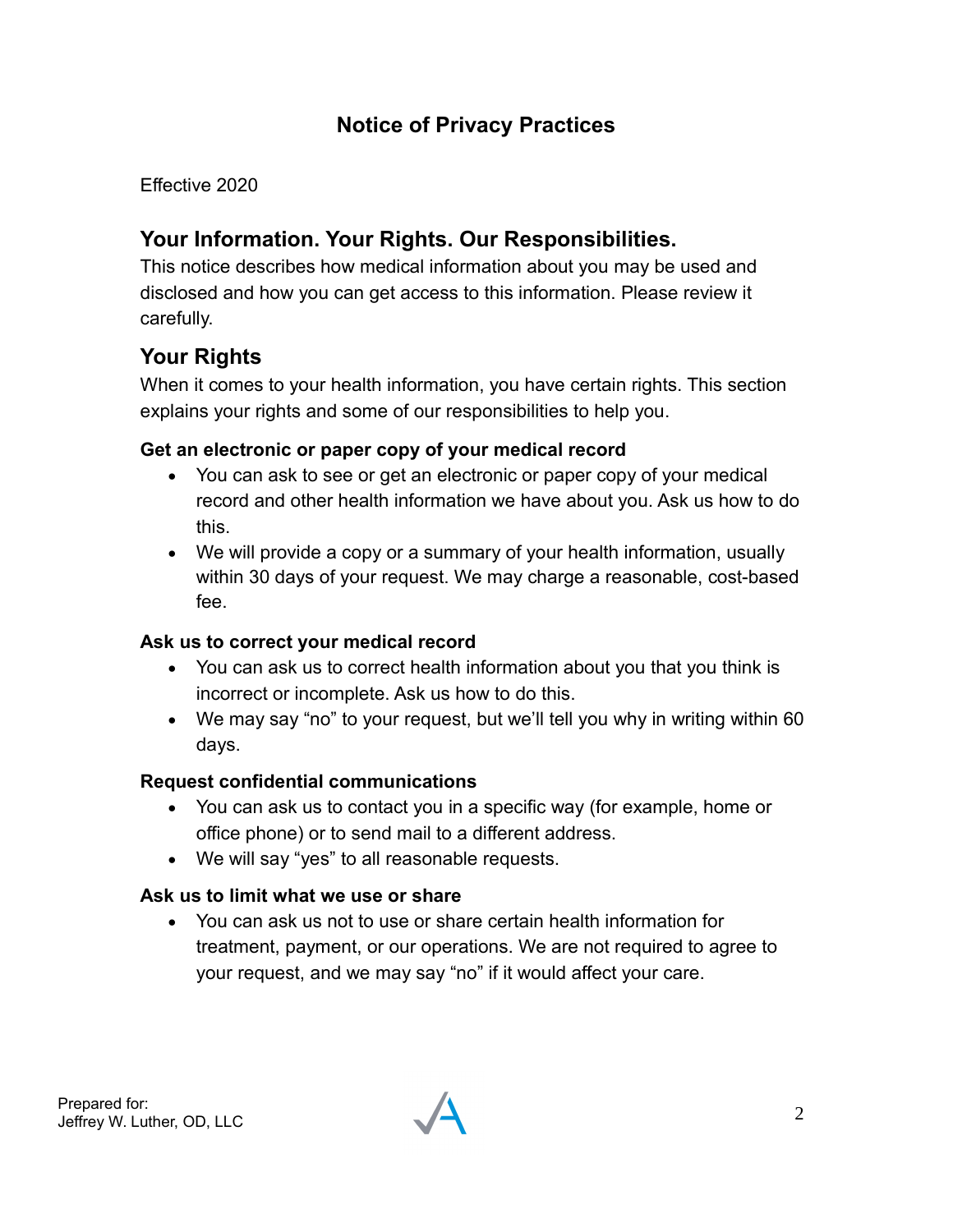• If you pay for a service or health care item out-of-pocket in full, you can ask us not to share that information for the purpose of payment or our operations with your health insurer. We will say "yes" unless a law requires us to share that information.

#### **Get a list of those with whom we've shared information**

- You can ask for a list (accounting) of the times we've shared your health information for six years prior to the date you ask, who we shared it with, and why.
- We will include all the disclosures except for those about treatment, payment, and health care operations, and certain other disclosures (such as any you asked us to make).

### **Get a copy of this privacy notice**

You can ask for a paper copy of this notice at any time, even if you have agreed to receive the notice electronically. We will provide you with a paper copy promptly.

#### **Choose someone to act for you**

- If you have given someone medical power of attorney or if someone is your legal guardian, that person can exercise your rights and make choices about your health information.
- We will make sure the person has this authority and can act for you before we take any action.

#### **File a complaint if you feel your rights are violated**

- You can complain if you feel we have violated your rights by contacting us using the information on page 1.
- You can file a complaint with the U.S. Department of Health and Human Services Office for Civil Rights by sending a letter to 200 Independence Avenue, S.W., Washington, D.C. 20201, calling 1-877-696-6775, or visiting [www.hhs.gov/ocr/privacy/hipaa/complaints/.](http://www.hhs.gov/ocr/privacy/hipaa/complaints/)
- We will not retaliate against you for filing a complaint.

#### **Your Choices**

For certain health information, you can tell us your choices about what we share. If you have a clear preference for how we share your information in the situations described below, talk to us. Tell us what you want us to do, and we will follow your instructions.

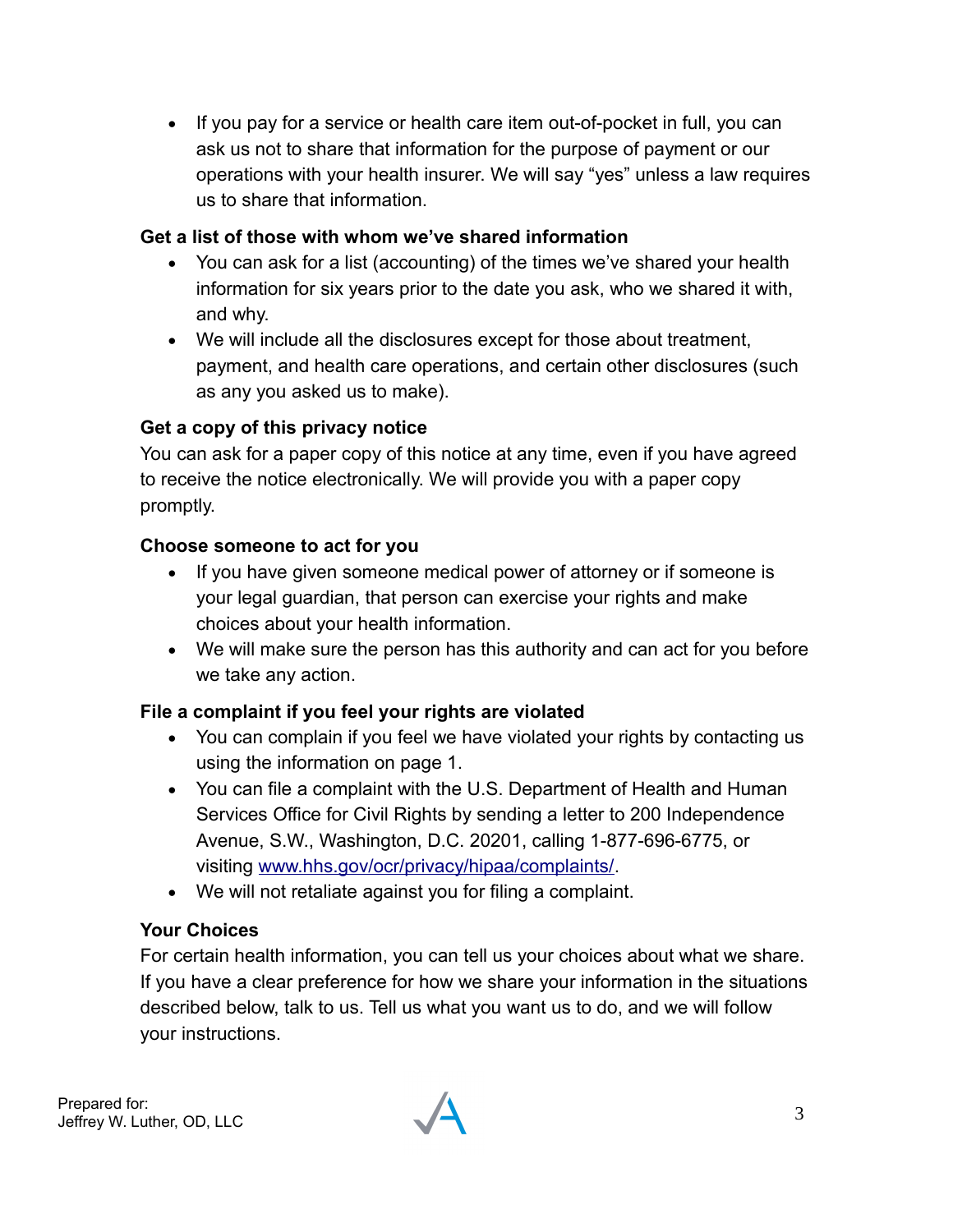In these cases, you have both the right and choice to tell us to:

- Share information with your family, close friends, or others involved in your care
- Share information in a disaster relief situation
- Include your information in a hospital directory

If you are not able to tell us your preference, for example if you are unconscious, we may go ahead and share your information if we believe it is in your best interest. We may also share your information when needed to lessen a serious and imminent threat to health or safety.

In these cases we never share your information unless you give us written permission:

- Marketing purposes
- Sale of your information
- Most sharing of psychotherapy notes

In the case of fundraising:

 We may contact you for fundraising efforts, but you can tell us not to contact you again.

## **Our Uses and Disclosures**

#### **How do we typically use or share your health information?**

We typically use or share your health information in the following ways:

#### **Treat you**

 We can use your health information and share it with other professionals who are treating you.

*Example: A doctor treating you for an injury asks another doctor about your overall health condition.*

#### **Run our organization**

 We can use and share your health information to run our practice, improve your care, and contact you when necessary.

*Example: We use health information about you to manage your treatment and services.*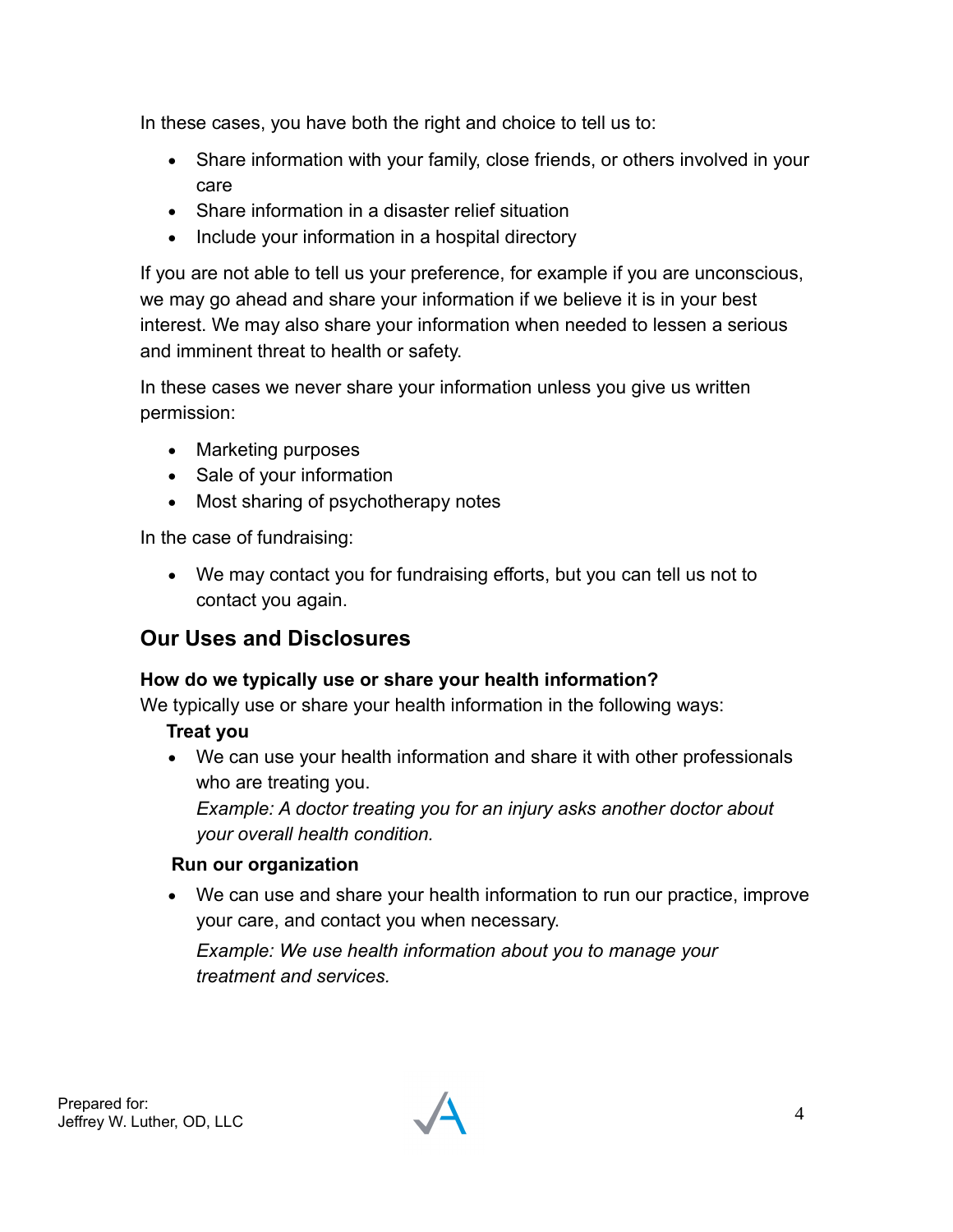#### **Bill for your services**

 We can use and share your health information to bill and get payment from health plans or other entities.

*Example: We give information about you to your health insurance plan so it will pay for your services.*

#### **How else can we use or share your health information?**

We are allowed or required to share your information in other ways – usually in ways that contribute to the public good, such as public health and research. We have to meet many conditions in the law before we can share your information for these purposes. For more information see:

[www.hhs.gov/ocr/privacy/hipaa/understanding/consumers/index.html](http://www.hhs.gov/ocr/privacy/hipaa/understanding/consumers/index.html)

#### **Help with public health and safety issues**

We can share health information about you for certain situations such as:

- Preventing disease
- Helping with product recalls
- Reporting adverse reactions to medications
- Reporting suspected abuse, neglect, or domestic violence
- Preventing or reducing a serious threat to anyone's health or safety

#### **Do research**

We can use or share your information for health research.

#### **Comply with the law**

We will share information about you if state or federal laws require it, including with the Department of Health and Human Services if it wants to see that we're complying with federal privacy law.

#### **Respond to organ and tissue donation requests**

We can share health information about you with organ procurement organizations.

#### **Work with a medical examiner or funeral director**

We can share health information with a coroner, medical examiner, or funeral director when an individual dies.